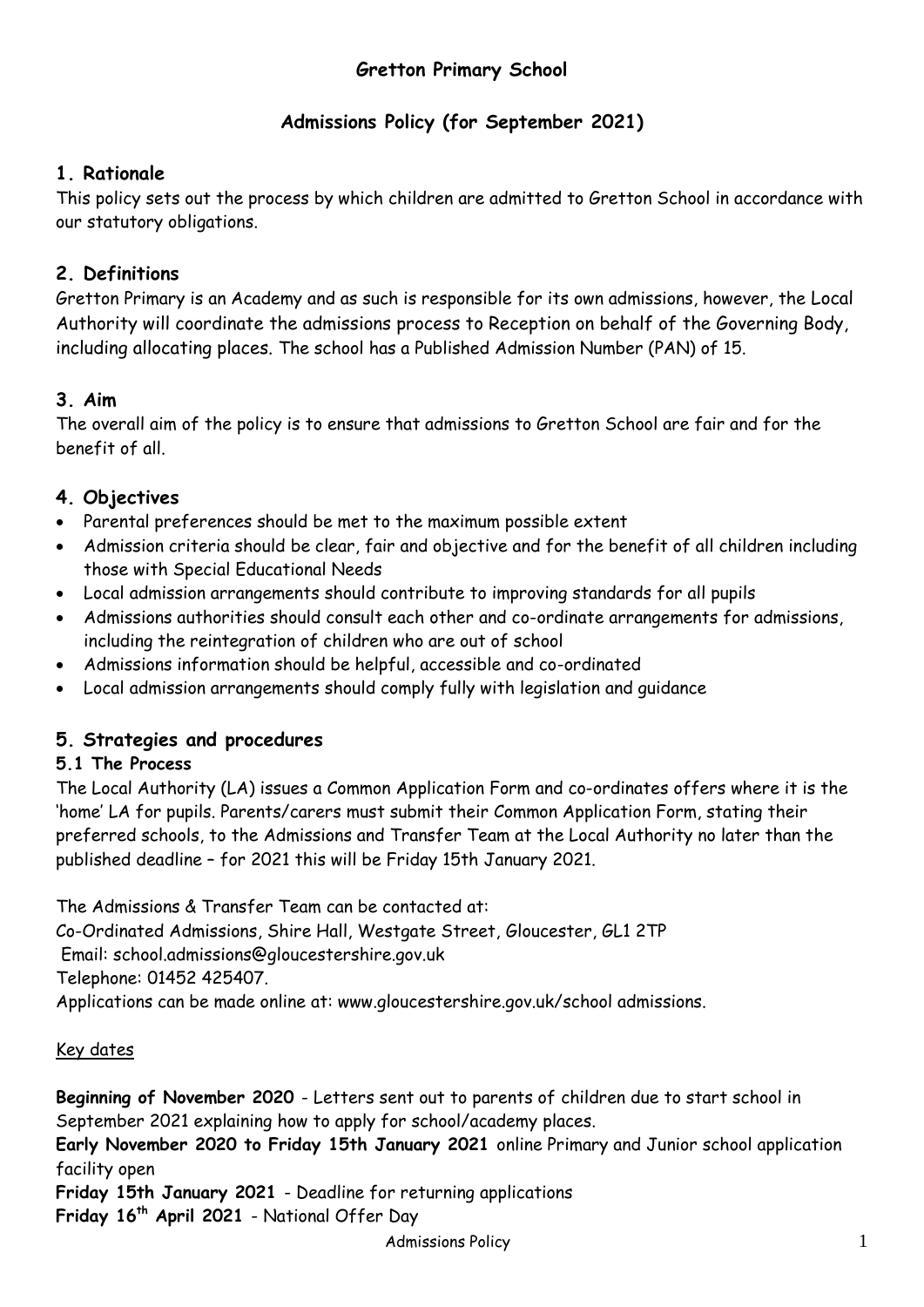**Friday 23rd April 2021** Closing date for return of reply forms accepting the school/academy place or requesting reconsideration.

**After Friday 14 th May 2021**- Outcome of reconsideration **Friday 21st May 2021** - Closing date for applicants to accept the place offered during reconsideration **June-July 2021** – Appeals

## **5.2 Criteria**

Where applications for admission exceed the number of places available (both in the normal round of admissions and for in-year admissions), the following criteria will be applied, in the order set out below, to decide which children to admit:

i) Children in Public Care – 'Looked After Children' and Adopted Children previously looked after / in care.

Looked after children, including those children who appear (to the admission authority) to have been in state care outside of England and ceased to be in state care as a result of being adopted. A child is regarded as having been in state care outside of England if they were in the care of or were accommodated by a public authority, a religious organisation, or any other provider of care whose sole or main purpose is to benefit society.

In addition, a 'looked after child' is a child who is (a) in the care of a local authority, or (b) being provided with accommodation by a local authority in the exercise of their social services functions (see the definition in Section 22(1) of the Children Act 1989) at the time of making an application to a school. In Gloucestershire, such children are referred to as Children in Care.

This includes children who were adopted under the Adoption Act 1976 (see section 12 adoption orders) and children who were adopted under the Adoption and Children's Act 2002 (see section 46 adoption orders).

Under the provisions of s.12 of the Children and Families Act 2014, which amend section 8 of the Children Act 1989, residence orders have now been replaced by child arrangements orders.

See Section 14A of the Children Act 1989 which defines a 'special guardianship order' as an order appointing one or more individuals to be a child's special guardian (or special guardians).

ii) Children who will have siblings attending the school at the time the applicant child is admitted. (Sibling refers to brother or sister, half brother or sister, adopted brother or sister, step brother or sister, or the child of the parent/carer's partner as well as children who are brought together as a family by a same sex civil partnership). In every case, the child must be living in the same family unit at the same address.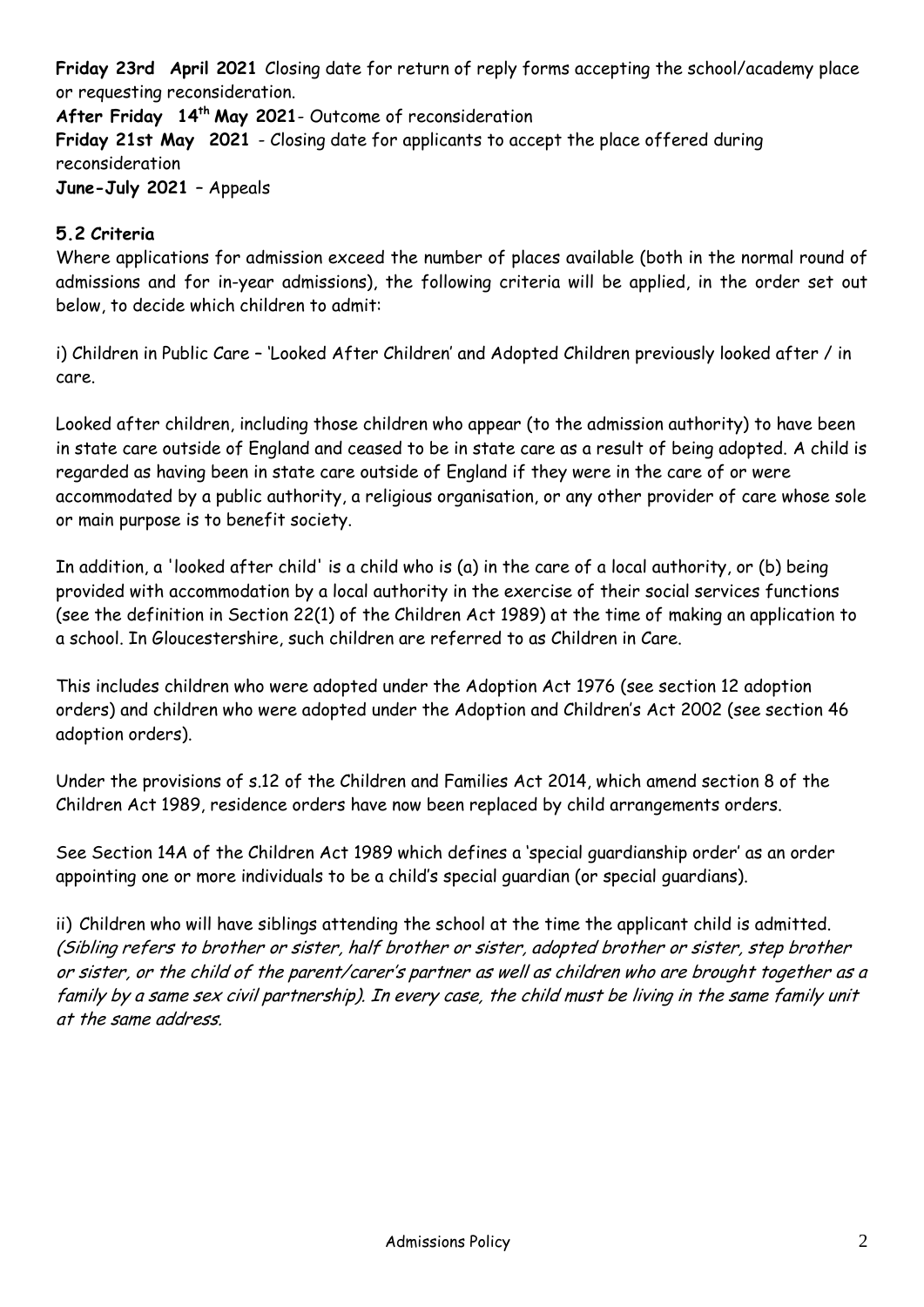iii) Children with the strongest geographical claim, measured in a straight line from the ordnance survey point of the child's home address (including flats) to a central point of the school, using the local authority's computerised measuring system, with those living close to the school receiving the higher priority

Where any particular category at points (i) - (ii) above is oversubscribed, criterion (iii) (strongest geographical claim based on straight line distance) will be used to determine which child is offered a place.

In the event of a tie between two or more children when applying criterion (iii) (strongest geographical claim based on straight line distance) where there are not enough places available to offer all children a place at the school, a process of random allocation will be followed by the school as its own Admissions Authority. This will be in the form of a manual process which is overseen by an independent party. Where twins or children from multiple births are part of a random allocation process, they will be considered as one applicant.

# **5.3 Children with Special Educational Needs**

Children who have a Statement of Special Educational Needs (SEN) or Educational Health Care Plan (EHC) are placed in schools through the arrangements set out in the SEN & D Code of Practice and not through any admission criteria. Governing bodies are required by Section 324 of the Education Act 1996 to admit a child with an EHCP or Statement that names that particular school. Parents of children with Statements of SEN/EHC Plan should contact their child's casework officer for any further information. Children who have a Statement of Special Educational Needs naming a school will be allocated a place even if that school is full.

## **5.4 Waiting List**

If the school is oversubscribed, a waiting list for Reception Entry 2021 will be held until the end of the second school term, based on the 6 term school year (i.e. until the December holiday break). The waiting list will be prioritised according to the school's oversubscription criteria.

## **5.5 Admission to Gretton School (Reception Year)**

Within the county of Gloucestershire children may enter school in the September following their fourth birthday however, where parents wish, children may attend part-time or defer the date they are admitted into the school to later in the school year, until they reach compulsory school age.

Parents/carers of summer born children (born between  $1<sup>st</sup>$  April and  $31<sup>st</sup>$  August) may request to start the Reception class a whole academic year later. Parents can only apply for a Reception place at a school once and must apply for a place during the standard application process timeline for their chronological year group, stating their reasons for requesting deferred entry to the following year. This can be done by contacting the Access to Learning Team directly.

Parents of children who are considering sending their child to Gretton, especially those moving into the area who do not know the school, are invited to contact the Headteacher to arrange a visit. Various Open Events are held in the Autumn Term for prospective parents to visit and see the school in action.